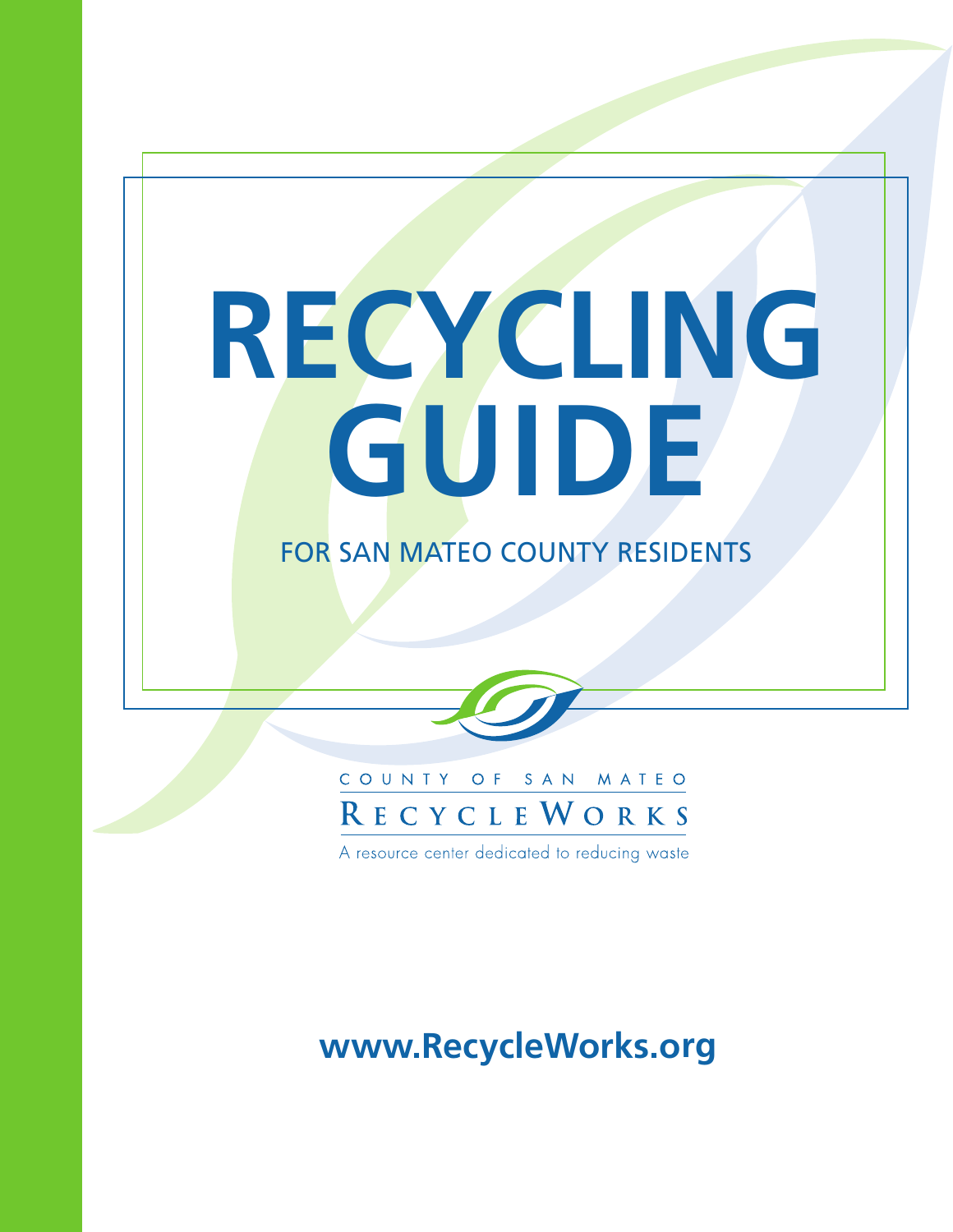|                                                                                                                                                       | RECYCLING DROP-OFF                      |                                                      |                                                   |                                                 |                  |                                                                                                                  |                                                                            |                     |                               |  |  |  |
|-------------------------------------------------------------------------------------------------------------------------------------------------------|-----------------------------------------|------------------------------------------------------|---------------------------------------------------|-------------------------------------------------|------------------|------------------------------------------------------------------------------------------------------------------|----------------------------------------------------------------------------|---------------------|-------------------------------|--|--|--|
| <b>DROP-OFF LOCATION</b>                                                                                                                              | <b>Glass</b><br><b>Containers</b>       | <b>Metals</b>                                        | <b>Plastics</b>                                   | <b>Paper</b><br>(Includes paper-<br>back books) | <b>Cardboard</b> | <b>Electronics</b>                                                                                               | <b>Appliances</b>                                                          | Tires <sup>1</sup>  | <b>Wood</b><br>(Clean loads)  |  |  |  |
| <b>Allied Waste Daly City</b><br>1680 Edgeworth Ave.<br>Daly City<br>650-756-1130<br>www.alliedwastedalycity.com<br>M-F 8-4                           | ✓                                       |                                                      | ✓<br>$(\#1 - \#7)$                                | ✓                                               | ✓                | ✓<br>$F =$ computer<br>equipment, TVs                                                                            |                                                                            |                     |                               |  |  |  |
| <b>Blue Line Transfer, Inc.</b><br>500 East Jamie Ct.<br>South San Francisco<br>650-589-5511<br>www.ssfscavenger.com<br>M-F 6:30-4:30<br>Sat 7-4:30   | $\checkmark$<br><b>CRV</b><br>See Notes | ✓<br><b>CRV</b><br>See Notes<br>$F =$ scrap<br>metal | ✓<br><b>CRV</b><br>See Notes                      | ✓                                               | ✓                | ✓<br>cell phones<br>$F = other$<br>electronics                                                                   | ✓<br>F                                                                     | ✓<br>F              | ✓<br>F                        |  |  |  |
| <b>Recology of the Coast</b><br>1046 Palmetto Ave.<br>Pacifica<br>650-355-9000<br>www.recologyofthecoast.com<br>M-Sat 8-4                             | ✓                                       | ✓                                                    | ✓<br>$(\#1 - \#7)$                                | ✓                                               | ✓                | $\checkmark$<br>computer<br>equipment,<br>cell phones,<br>stereos, VCRs,<br>fax machines<br>$F = TVs$ , monitors | $\checkmark$<br>$F =$<br>refrigerators,<br>freezers                        | ✓<br>F              | ✓<br>unpainted &<br>unstained |  |  |  |
| <b>Ox Mountain Landfill</b><br>12310 San Mateo Rd.<br>Half Moon Bay<br>650-726-1819<br>www.alliedwastesmc.com<br>M-Sat 8-4:30                         | ✓                                       | ✓<br>$F =$ scrap<br>metal                            | ✓<br>plastic bottles<br>$(\#1 - \#7)$             | ✓                                               | ✓                | ✓<br>$F = TVs$ , monitors                                                                                        | ✓<br>F                                                                     | ✓<br>F              | F                             |  |  |  |
| <b>Pescadero Transfer Station</b><br>Bean Hollow Rd. & Artichoke Rd.<br>Pescadero<br>650-879-0729<br>F-Tu 9-4:30                                      | $\checkmark$                            | ✓<br>$F =$ scrap<br>metal                            | ✓<br>$(\#1 - \#7)$                                | ✓                                               | ✓                |                                                                                                                  | ✓<br>F                                                                     | ✓<br>F              | ✓<br>F                        |  |  |  |
| <b>Recology San Bruno</b><br><b>Transfer Station</b><br>101 Tanforan Ave.<br>San Bruno<br>650-583-8536<br>www.recologysanbruno.com<br>Sat 8-3         | ✓                                       | ✓<br>$F =$ scrap<br>metal                            | ✓<br>$(\#1 - \#7)$                                | ✓                                               | ✓                | ✓<br>cell phones<br>$F =$ computers, TVs<br>T&Th 10-noon,<br>or Sat. 8-3                                         | F<br>Sat. 8-3                                                              | ✓<br>F<br>Sat. 8-3  | ✓<br>F<br>Sat. 8-3            |  |  |  |
| <b>Shoreway Recycling and</b><br><b>Disposal Center</b><br>333 Shoreway Rd.<br>San Carlos<br>650-592-2411<br>www.alliedwastesmc.com**<br>M-Sat 8:30-4 | ✓<br><b>CRV</b>                         | ✓<br><b>CRV</b><br>$F =$ scrap<br>metal              | ✓<br>CRV,<br>$(+1 - #7)$<br>no toys or<br>buckets | ✓                                               | ✓                | $\checkmark$<br>cell phones,<br>office and home<br>equipment<br>$F = copy$<br>machines                           | $\checkmark$<br>See Notes<br>F<br>Pickup for<br>customers,<br>650-592-2411 | ✓<br>See Notes<br>F | ✓<br>See Notes<br>F.          |  |  |  |
| <b>Mussel Rock Transfer</b><br><b>Station</b><br>Skyline Dr. & Westline Dr.<br>Daly City<br>650-755-7068                                              | $\checkmark$                            | ✓<br>$F =$ scrap<br>metal                            | ✓                                                 | ✓                                               | ✓                |                                                                                                                  | ✓<br>F                                                                     |                     | ✓<br>F                        |  |  |  |

# **CURBSIDE** RECYCLING

M-Sat 8-5

**Curbside recycling is available to most San Mateo County residents. Curbside recycling generally includes glass, cans, plastic containers, paper, cardboard, and yard waste. Please contact your waste company for details.**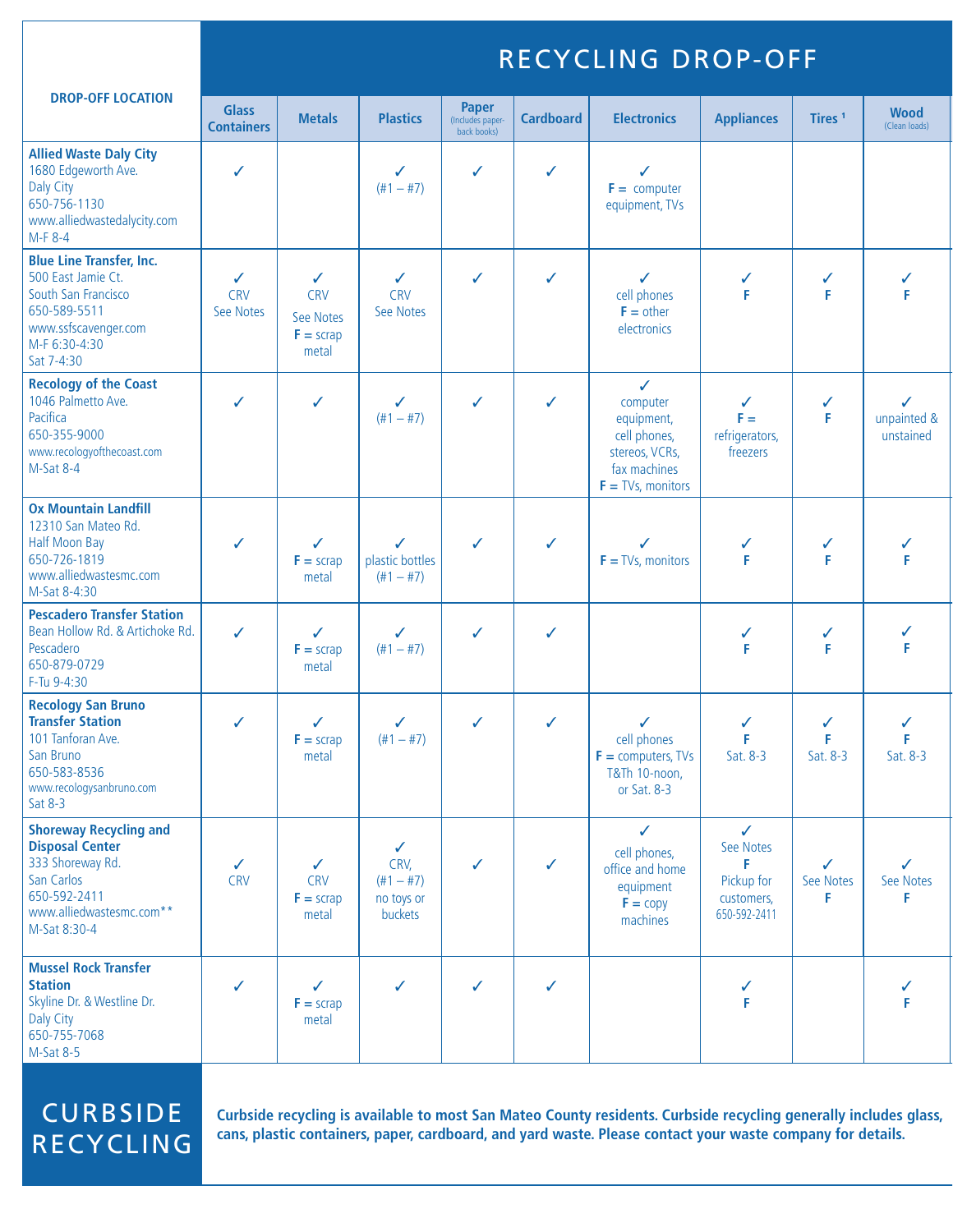|                                                                                                                                                                                   | <b>HOUSEHOLD HAZARDOUS WASTE</b>                                                                                                                                                                                   |                                                                                                                                                                                                                                                                                                                                                    |                                                                                                                                                                                          |                         |                                                  |                                      |                                                               |                                                                                                         |  |  |  |
|-----------------------------------------------------------------------------------------------------------------------------------------------------------------------------------|--------------------------------------------------------------------------------------------------------------------------------------------------------------------------------------------------------------------|----------------------------------------------------------------------------------------------------------------------------------------------------------------------------------------------------------------------------------------------------------------------------------------------------------------------------------------------------|------------------------------------------------------------------------------------------------------------------------------------------------------------------------------------------|-------------------------|--------------------------------------------------|--------------------------------------|---------------------------------------------------------------|---------------------------------------------------------------------------------------------------------|--|--|--|
|                                                                                                                                                                                   | Collection events are an alternative to using the drop-off locations listed below. For dates and locations,<br>contact the Household Hazardous Waste Collection Program at 650-363-4718 or visit smhealth.org/hhw. |                                                                                                                                                                                                                                                                                                                                                    |                                                                                                                                                                                          |                         |                                                  |                                      |                                                               |                                                                                                         |  |  |  |
| Notes:<br><b>Drop-Off Recycling</b>                                                                                                                                               | <b>Motor</b><br>Oil <sup>1</sup>                                                                                                                                                                                   | Oil Filters <sup>1</sup>                                                                                                                                                                                                                                                                                                                           | Car<br><b>Batteries<sup>1</sup></b>                                                                                                                                                      | Antifreeze <sup>1</sup> | <b>Paint-Latex</b><br>(water-based)              | <b>Household</b><br><b>Batteries</b> | <b>Fluorescent</b><br><b>Bulbs/Tubes</b>                      | Notes:<br><b>HHW</b>                                                                                    |  |  |  |
|                                                                                                                                                                                   |                                                                                                                                                                                                                    | ✓                                                                                                                                                                                                                                                                                                                                                  |                                                                                                                                                                                          |                         |                                                  | J<br>See Notes                       |                                                               | Household battery drop-off:<br>M-F 8-5                                                                  |  |  |  |
| CRV buyback hours:<br>$M-F 7-2;$<br>Sat 7-12                                                                                                                                      | ✓<br>10 gallon limit                                                                                                                                                                                               | $\checkmark$                                                                                                                                                                                                                                                                                                                                       | ✓                                                                                                                                                                                        | ✓                       | ✓<br>10 gallon<br>limit<br>See Notes             | ✓<br>F                               | ✓<br>F<br>Limit 10<br><b>Residents only</b>                   | Latex Paint drop-off hours:<br>M-Sat 8-4<br>Serves residents of<br>San Mateo County only.               |  |  |  |
| Serves Pacifica<br>through Miramar only.                                                                                                                                          | See Notes                                                                                                                                                                                                          | ✓                                                                                                                                                                                                                                                                                                                                                  |                                                                                                                                                                                          | See Notes               | ✓<br>See Notes                                   | ✓                                    | ✓                                                             | Limit: 5 gallon limit per<br>household per month.<br>Serves residents from<br>Pacifica to Miramar only. |  |  |  |
|                                                                                                                                                                                   | 5 gallon limit                                                                                                                                                                                                     | ✓                                                                                                                                                                                                                                                                                                                                                  |                                                                                                                                                                                          | ✓<br>10 gallon<br>limit |                                                  |                                      |                                                               |                                                                                                         |  |  |  |
|                                                                                                                                                                                   | 20 gallon limit                                                                                                                                                                                                    | ✓                                                                                                                                                                                                                                                                                                                                                  | J                                                                                                                                                                                        |                         |                                                  |                                      |                                                               |                                                                                                         |  |  |  |
| Drop-off Sat. 8-3                                                                                                                                                                 | 5 gallon limit                                                                                                                                                                                                     |                                                                                                                                                                                                                                                                                                                                                    |                                                                                                                                                                                          | 5 gallon limit          | 5 gallon limit                                   |                                      | ✓<br>Limits may<br>apply<br><b>Residents only</b>             | Drop-off:<br>T & Th 10 am-noon<br>Sat 8-3<br>Serves residents of<br>San Mateo County only.              |  |  |  |
| Accepted at San Carlos<br>Transfer Station,<br>225 Shoreway Rd.,<br>Daily M-F 6-6; Sat-Sun 8-5<br>650-592-0255<br>** After January 1, 2011:<br>www.recologysanmateocounty.<br>com | 15 gallon limit                                                                                                                                                                                                    | ✓                                                                                                                                                                                                                                                                                                                                                  |                                                                                                                                                                                          | ✓<br>10 gallon<br>limit | ✓<br>10 gallon<br>limit<br><b>Residents only</b> |                                      | ✓<br>Limit 6<br>6 feet in<br>length or less<br>Residents only | Free drop-off for<br>residential quantities only                                                        |  |  |  |
| Serves Half Moon Bay<br>through San Francisco                                                                                                                                     | 5 gallon limit                                                                                                                                                                                                     |                                                                                                                                                                                                                                                                                                                                                    |                                                                                                                                                                                          | 5 gallon limit          |                                                  |                                      |                                                               |                                                                                                         |  |  |  |
|                                                                                                                                                                                   | <sup>1</sup> Many service stations will accept and recycle these automotive materials.<br><b>KEY</b><br>OTHER HOUSEHOLD HAZARDOUS WASTE OPTIONS                                                                    |                                                                                                                                                                                                                                                                                                                                                    |                                                                                                                                                                                          |                         |                                                  |                                      |                                                               |                                                                                                         |  |  |  |
|                                                                                                                                                                                   |                                                                                                                                                                                                                    | For a full list of locations accepting <b>batteries</b> ,<br>fluorescent bulbs, motor oil and filters, call<br>363-4718 or visit www.flowstobay.org/toxic.<br>Belmont, Hillsborough, San Carlos and San<br>Mateo residents may participate in a curbside<br>household hazardous waste program with<br>no separate fee. Call 800-HHW-PKUP (800-449- | $\checkmark$ = Accepts<br>$F = Fee$<br>$CRV = California Reduction Value -$<br>Get cash back for <b>beverage containers</b> made with<br>glass, aluminum or plastic. (Exceptions apply.) |                         |                                                  |                                      |                                                               |                                                                                                         |  |  |  |